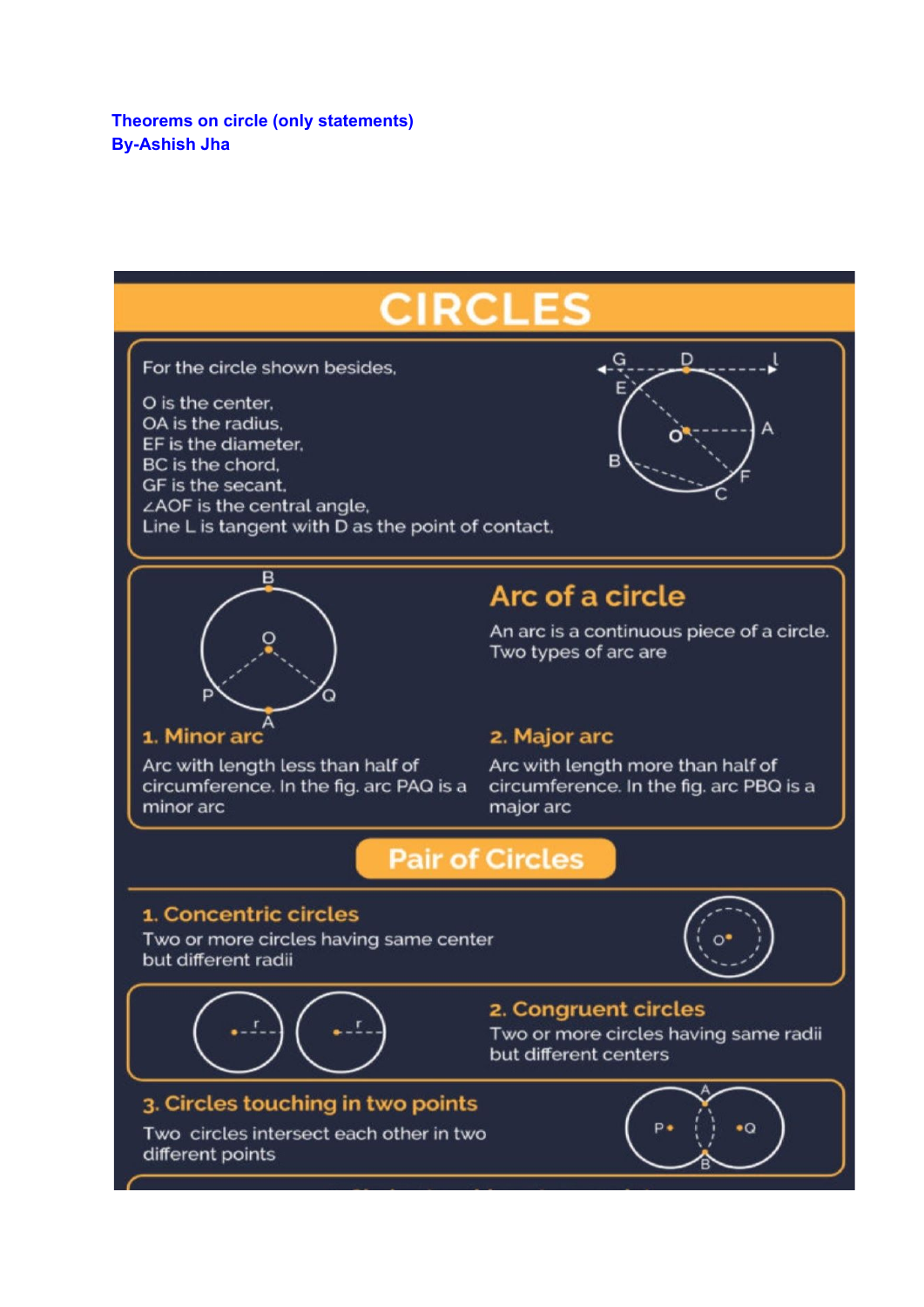**Theorem 1: Equal chords of a circle subtend equal angles at the center. chords**

**2. Theorem 2: This is the converse of the previous theorem. It implies that if two chords subtend equal angles at the center, they are equal.**

**3. Theorem 3: A perpendicular dropped from the center of the circle to a chord bisects it. It means that both the halves of the chords are equal in length.**



**4. Theorem 4: The line that is drawn through the center of the circle to the midpoint of the chords is perpendicular to it. In other words, any line from the center that bisects a chord is perpendicular to the chord.**

**5. Theorem 5: If there are three non-collinear points, then there is just one circle that can pass through them**.